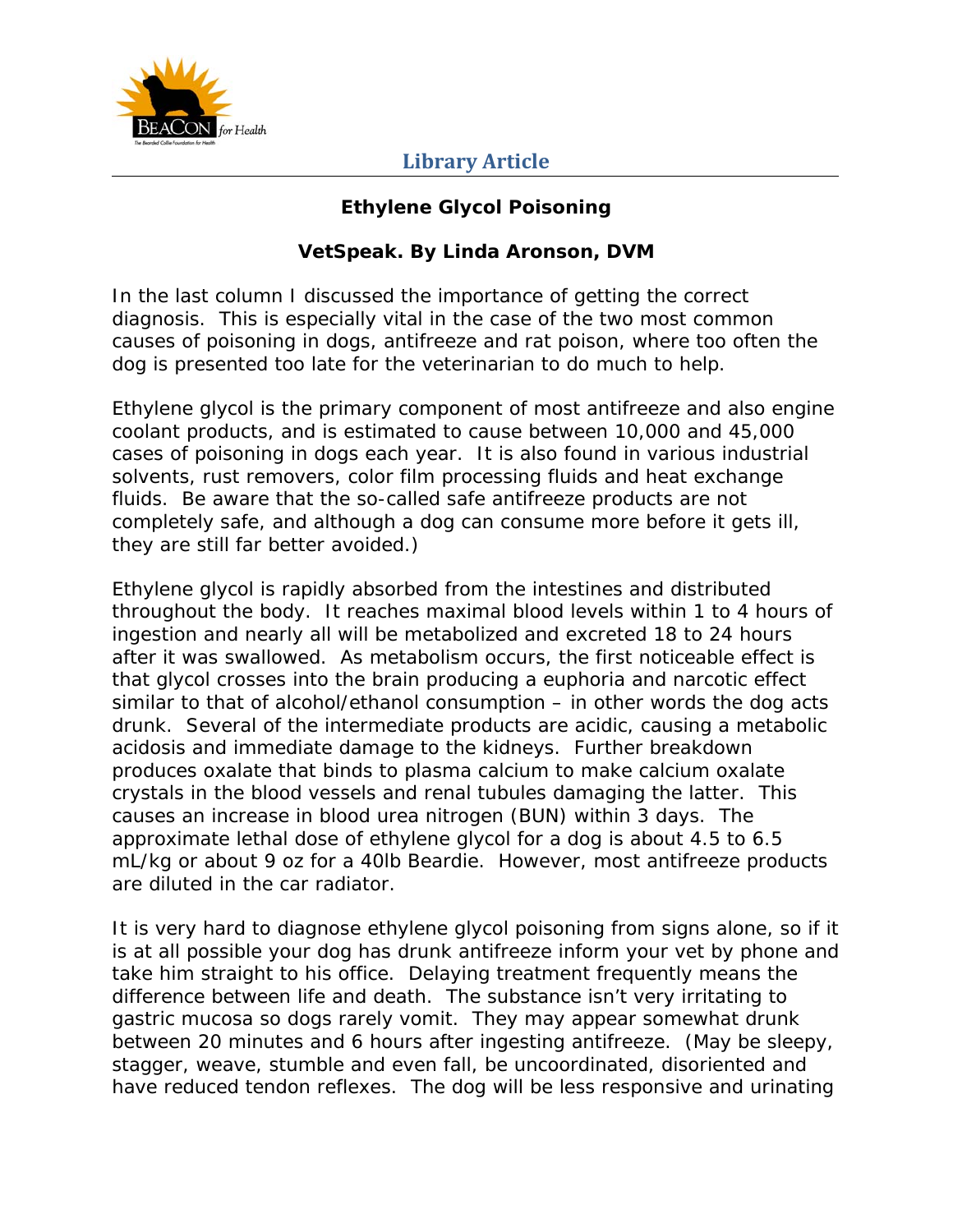

excessively as well as being unusually thirsty. Heart and respiration rates may be increased too.)

As the glycol continues to be metabolized more serious signs will replace these about 4 to 6 hours after the dog took the poison. Metabolic acidosis may result in either increased or decreased heart rate and may even cause death due to collapse of the cardiovascular system. Fluid may be heard in the lungs at this point too. Both these initial stages are easily missed by owners if they are unaware the dog might have drunk antifreeze. The dog may even seems a bit off and then appear to recover completely. Sadly this is followed by a rapid deterioration. The dog won't eat, is depressed and becomes hypothermic. He loses coordination and becomes more and more weak. The kidneys fail, and the dog slips into a coma. This is usually when the dog is presented for treatment, but the likelihood the dog will survive the incident has been decreasing since he first swallowed the antifreeze. Important time is lost as the veterinarian searches for a diagnosis. Treatment must be initiated within 8 to 12 hours of ingestion for it to be successful. It is usually started on suspicion rather than proof of poisoning because equipment to test for ethylene glycol and its by-products is rarely available. The dog may be painful in the region of the kidneys on palpation and they may appear swollen on radiographs. Another common finding is elevated blood sugar as the calcium in the blood drops as it binds to oxalate and this inhibits insulin secretion.

If the dog is seen within 2 hours of ingestion inducing vomiting is helpful. Washing his stomach and giving colonic enemas may be tried but the dog must be sedated and there is a risk you could rupture his stomach. Giving large quantities of activated charcoal is usually a better bet. Intravenous fluids to flush the blood should be started immediately. 20% ethanol (5.5mL/kg every 4 hours for 5 treatments and then 4 more treatments every 6 hours) or vodka (usually 37% alcohol so you need less) should be given to compete with the ethylene glycol for the first enzyme in its metabolism. You can administer this orally (via syringe, stomach tube or mixed in palatable food) or intravenously. The unmetabolized ethylene glycol will then be excreted in the urine. There is an FDA approved antidote for ethylene glycol called Antizol-Vet (generic fomepizole). Unfortunately, while much safer than ethanol it is so expensive (veterinarian's cost is \$240 for a vial which would leave little over after treating a single beardie sized dog) that few vets keep it in stock. Fluid therapy is essential to maintain urine flow and also for addressing metabolic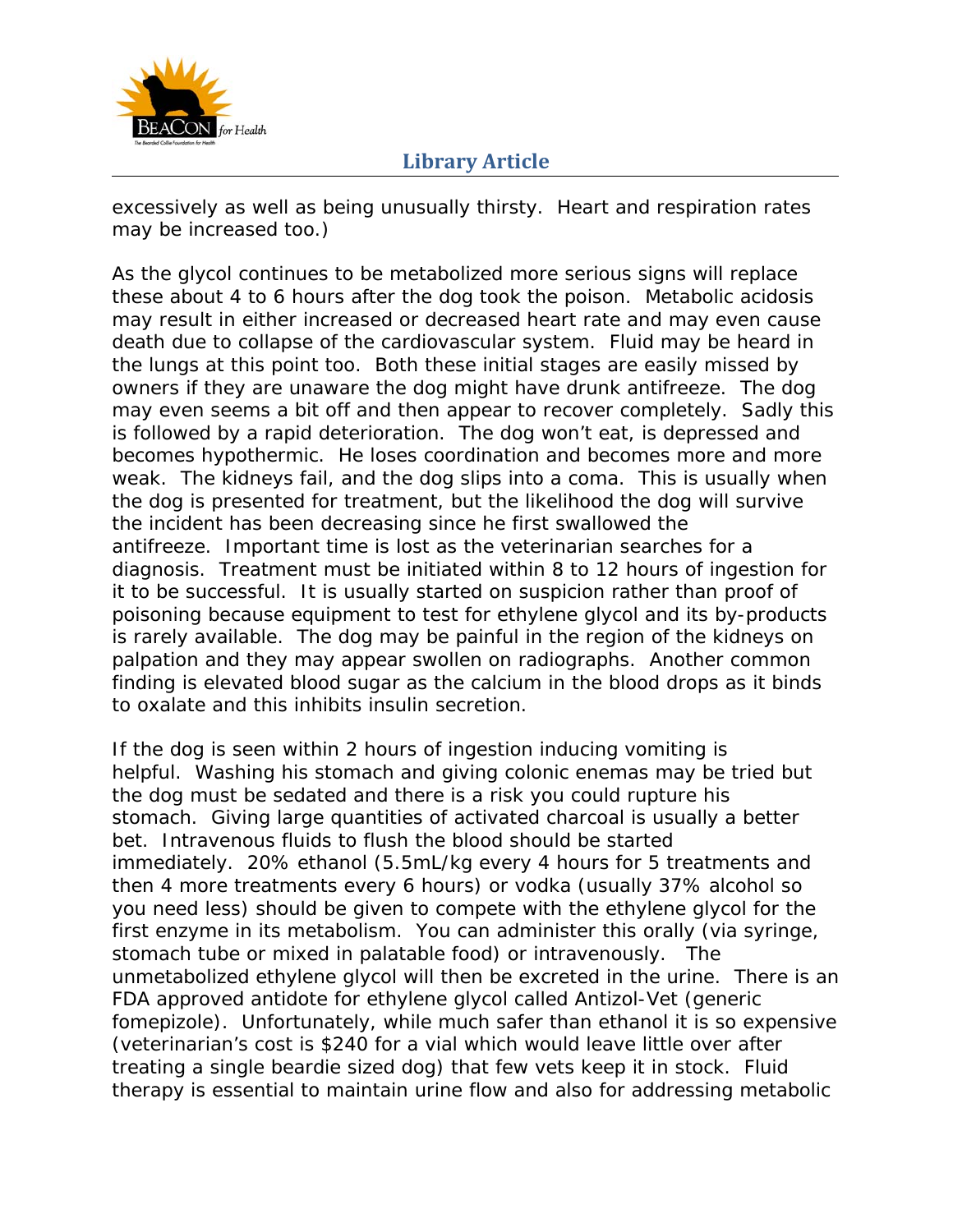

acidosis. Other treatments may also be necessary depending upon the dog's state at presentation.

If a dog survives for a week and is still eating and active it's likely that the kidney damage will not be significant. However, kidney function should be monitored for 6 months after presentation so that damage can be addressed as soon as possible.

Most cases of rat poison toxicity involve the anti-coagulant type poisons. Rodents tend to move inside as the weather gets cooler so fall is a time when you are liable to see this problem. Also many cases occur when owners have recently moved into a new home. Before you move always inspect the new property thoroughly, particularly the kitchen, closets and basement for any suspect substances. Basically these poisons work by inhibiting the recycling of Vitamin K1, a fat-soluble vitamin needed to make clotting factors II, VII, IX and X. Without these factors any little nicks and scrapes in the internal blood vessels (or external injuries) cannot be repaired and the animal will gradually bleed to death. Dogs are usually presented one to three days after eating the poisoned bait. Nosebleeds, difficulty breathing, black stool and pale mucous membranes are the most common signs, but blood blisters, swollen joints and hemorrhaging may be seen too. (If the latter is internal this may be noted as fluid in the belly.)

Prolonged clotting time is characteristic of rat poisoning. Confirmation comes from a reduction in serum levels of the specific clotting factors, and presence of the poison in the serum or liver. The toxic dose varies for the different poisons, so it is helpful if you still have the box to bring it with you when you take the dog to the vet. This helps him/her determine the appropriate dose of Vitamin K1 and the duration of treatment. For example, taking some of the most common types of anticoagulant, warfarin requires 4 to 6 days of treatment, whereas bromadiolone requires 3 weeks and diphacinone and brodifacoum 3 to 4 weeks. Giving the vitamin intravenously can cause an anaphylactic shock and it must be administered subcutaneously or intramuscularly. The smallest gauge needles should be used to prevent excessive bleeding. Giving the vitamin orally in a fatty meal (like canned dog food) increases its bioavailability four or five fold. At the same time, transfusions of fresh, or fresh frozen plasma can be helpful to replenish diminished levels of the clotting factors. Fluid therapy may be needed if there has been substantial blood loss. If the dog has trouble breathing, supplemental oxygen should be given, but if the cause is bleeding